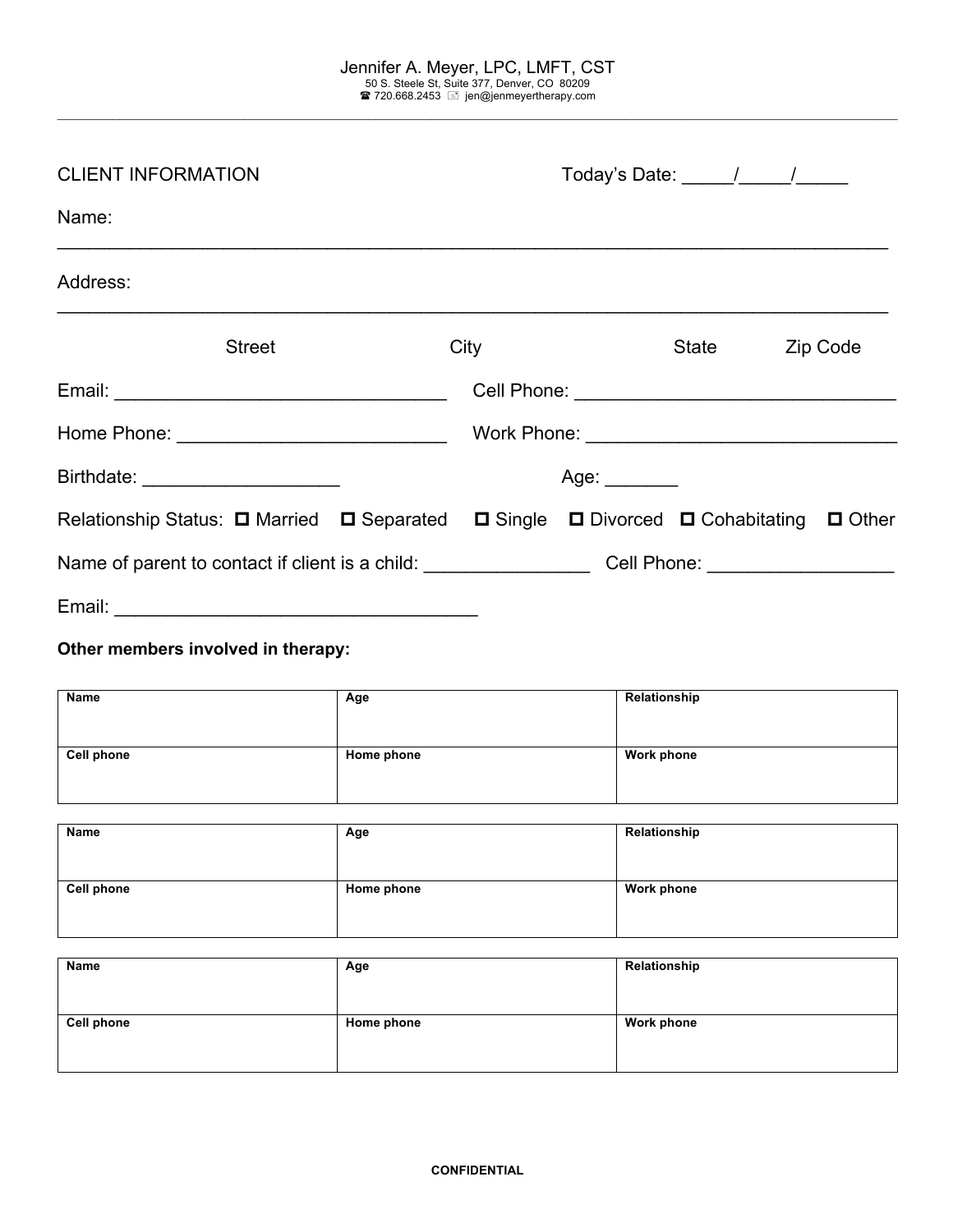$\mathcal{L}_\mathcal{L} = \mathcal{L}_\mathcal{L} = \mathcal{L}_\mathcal{L} = \mathcal{L}_\mathcal{L} = \mathcal{L}_\mathcal{L} = \mathcal{L}_\mathcal{L} = \mathcal{L}_\mathcal{L} = \mathcal{L}_\mathcal{L} = \mathcal{L}_\mathcal{L} = \mathcal{L}_\mathcal{L} = \mathcal{L}_\mathcal{L} = \mathcal{L}_\mathcal{L} = \mathcal{L}_\mathcal{L} = \mathcal{L}_\mathcal{L} = \mathcal{L}_\mathcal{L} = \mathcal{L}_\mathcal{L} = \mathcal{L}_\mathcal{L}$ 

# **Other important family members or members of household, not involved in therapy:**

| Name | Age | Relationship |
|------|-----|--------------|
|      |     |              |
| Name | Age | Relationship |
|      |     |              |
| Name | Age | Relationship |
|      |     |              |
| Name | Age | Relationship |
|      |     |              |

Have you participated in therapy or counseling in the past? Yes or No If yes, tell me about your experience of therapy (positive, negative, mixed, etc.):

 $\_$ 

 $\_$ 

 $\_$ 

Are you currently receiving psychiatric services, professional counseling or psychotherapy elsewhere?

Are you currently taking prescribed psychiatric medication?

If so, please list:  $\Box$ 

Has anyone in your family (immediate or extended) experienced difficulties with mental health (ex: depression, anxiety, bipolar, schizophrenia, substance abuse, etc.)?

 $\_$ 

 $\_$ 

Have you or members of your family been or are currently victims of abuse (physical, sexual, emotional)?

 $\_$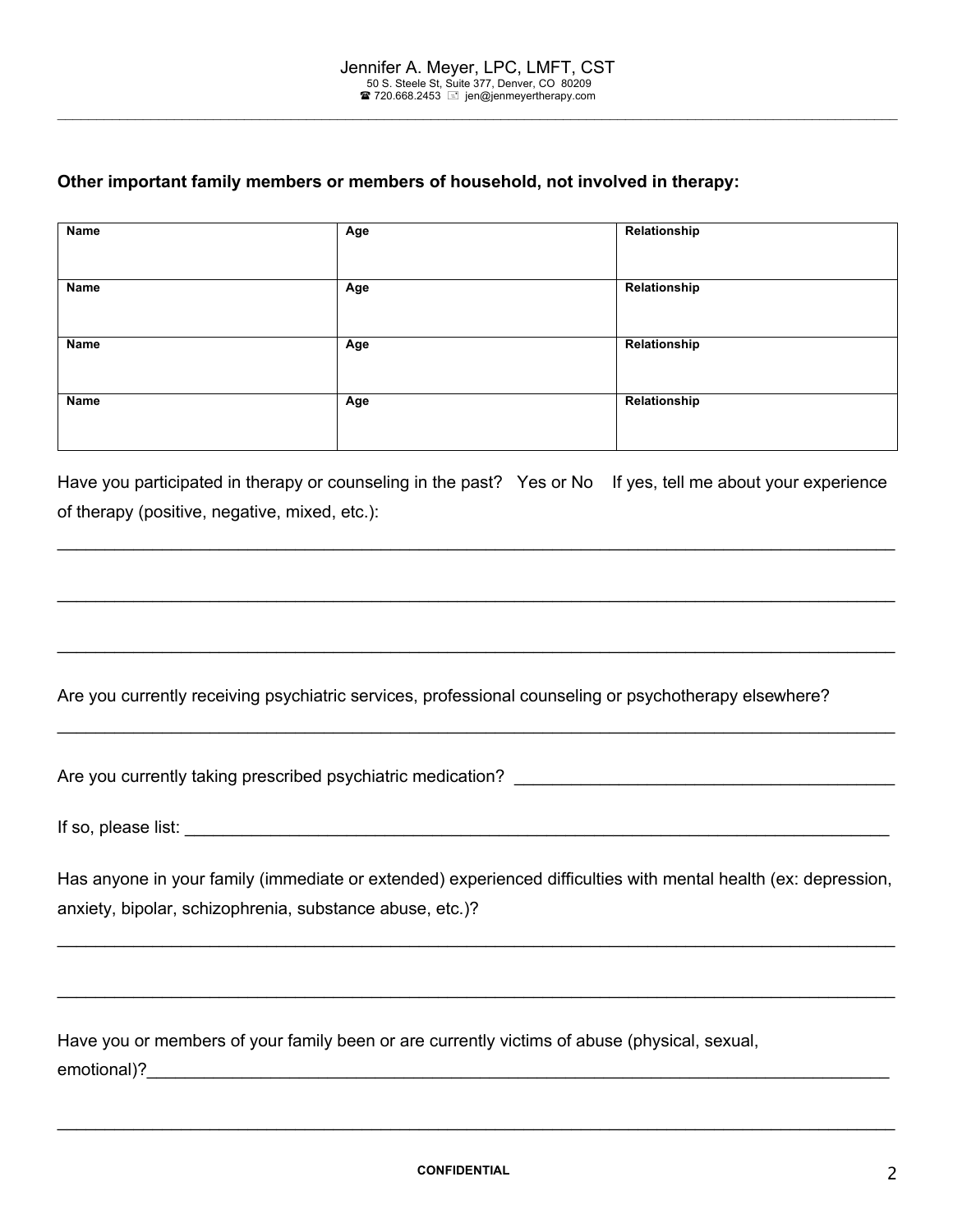| Have you or others in your family experienced other traumas (domestic violence, auto accident, war, etc.)? If |  |  |  |
|---------------------------------------------------------------------------------------------------------------|--|--|--|
| so, please describe.                                                                                          |  |  |  |

 $\_$ 

 $\_$ 

 $\_$  , and the set of the set of the set of the set of the set of the set of the set of the set of the set of the set of the set of the set of the set of the set of the set of the set of the set of the set of the set of th

Are you or someone in your family currently suicidal or homicidal?

Describe any compulsive/addictive behaviors in yourself or other family members (drugs, alcohol, gambling, spending, sex, etc.):

 $\_$ 

 $\_$ 

 $\_$ 

Please describe your physical health at present (poor, unsatisfactory, good, very good, etc.):

Please list any persistent physical symptoms or health concerns (ex: chronic pain, headaches, diabetes, poor sleep quality, etc.) and list any medications you are taking for this condition: **with all any medical** 

 $\_$ 

 $\_$ 

 $\_$ 

 $\_$ 

 $\_$ 

What is going well for you or in your family at this time?

Any significant losses in your life? Explain. \_\_\_\_\_\_\_\_\_\_\_\_\_\_\_\_\_\_\_\_\_\_\_\_\_\_\_\_\_\_\_\_\_\_\_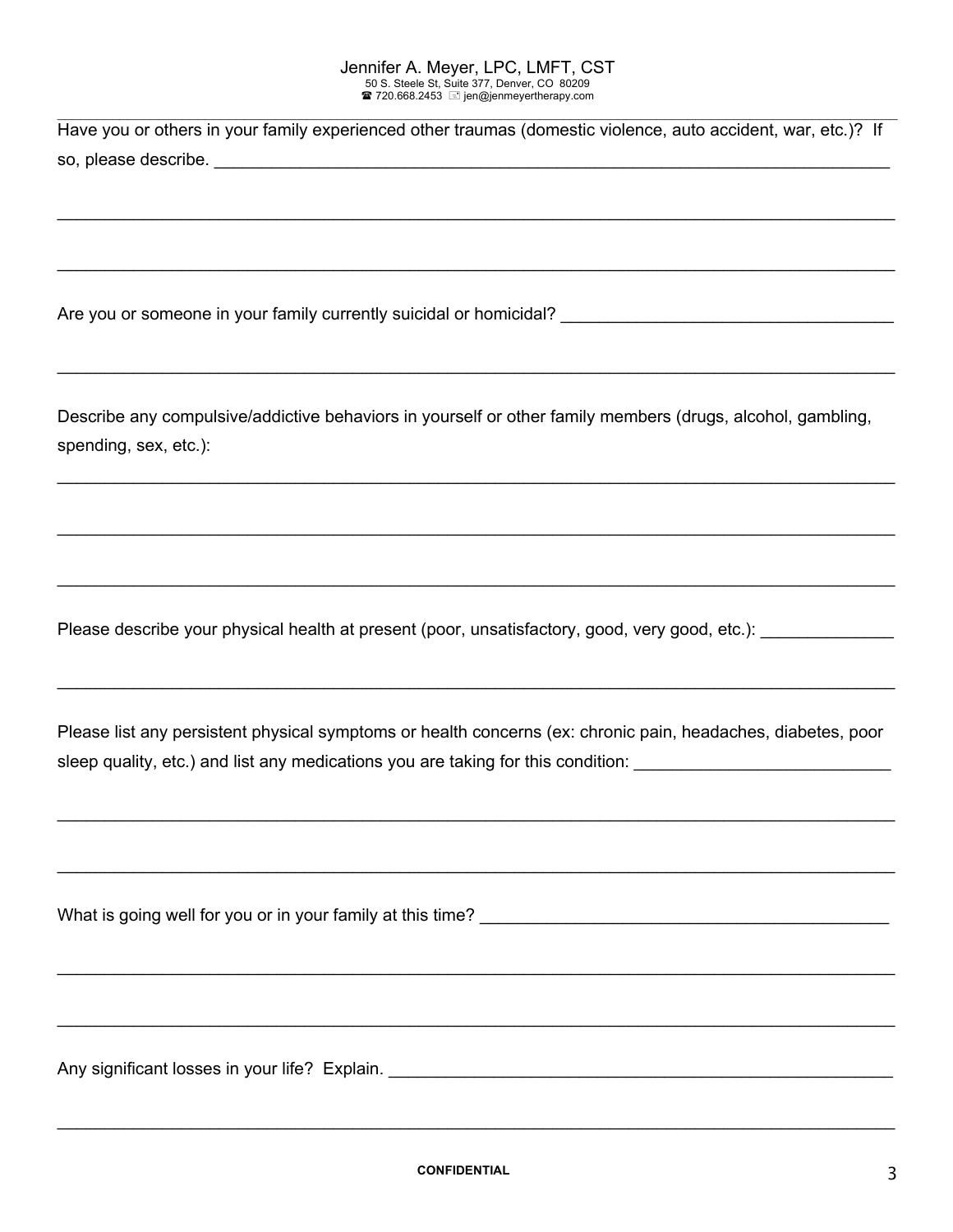| Please describe any resources/strengths that you have in your life (friends, family, job, spiritual beliefs,<br>support, hobbies, etc.):                                                          |
|---------------------------------------------------------------------------------------------------------------------------------------------------------------------------------------------------|
|                                                                                                                                                                                                   |
| In your own words, what is the concern or problem that brings you into therapy today? ____________________                                                                                        |
|                                                                                                                                                                                                   |
| On a scale of $1 - 10$ ( $1 =$ the "worst the problem could be" and $10 =$ "there is no problem"), circle how would<br>you rate this problem today? 1 2 3 4 5 6 7 8 9 10                          |
|                                                                                                                                                                                                   |
| <u> 1989 - Johann Stoff, amerikansk politiker (d. 1989)</u>                                                                                                                                       |
| What have you already tried to do to solve this concern? Anything work?                                                                                                                           |
|                                                                                                                                                                                                   |
| What would you like to gain from our work together (therapy goals):                                                                                                                               |
|                                                                                                                                                                                                   |
| On a scale of $1 - 10$ (1 = no motivation and 10 = ready to do or try anything), how motivated are you to make<br>changes that will improve your concern or problem? Circle: 1 2 3 4 5 6 7 8 9 10 |
|                                                                                                                                                                                                   |